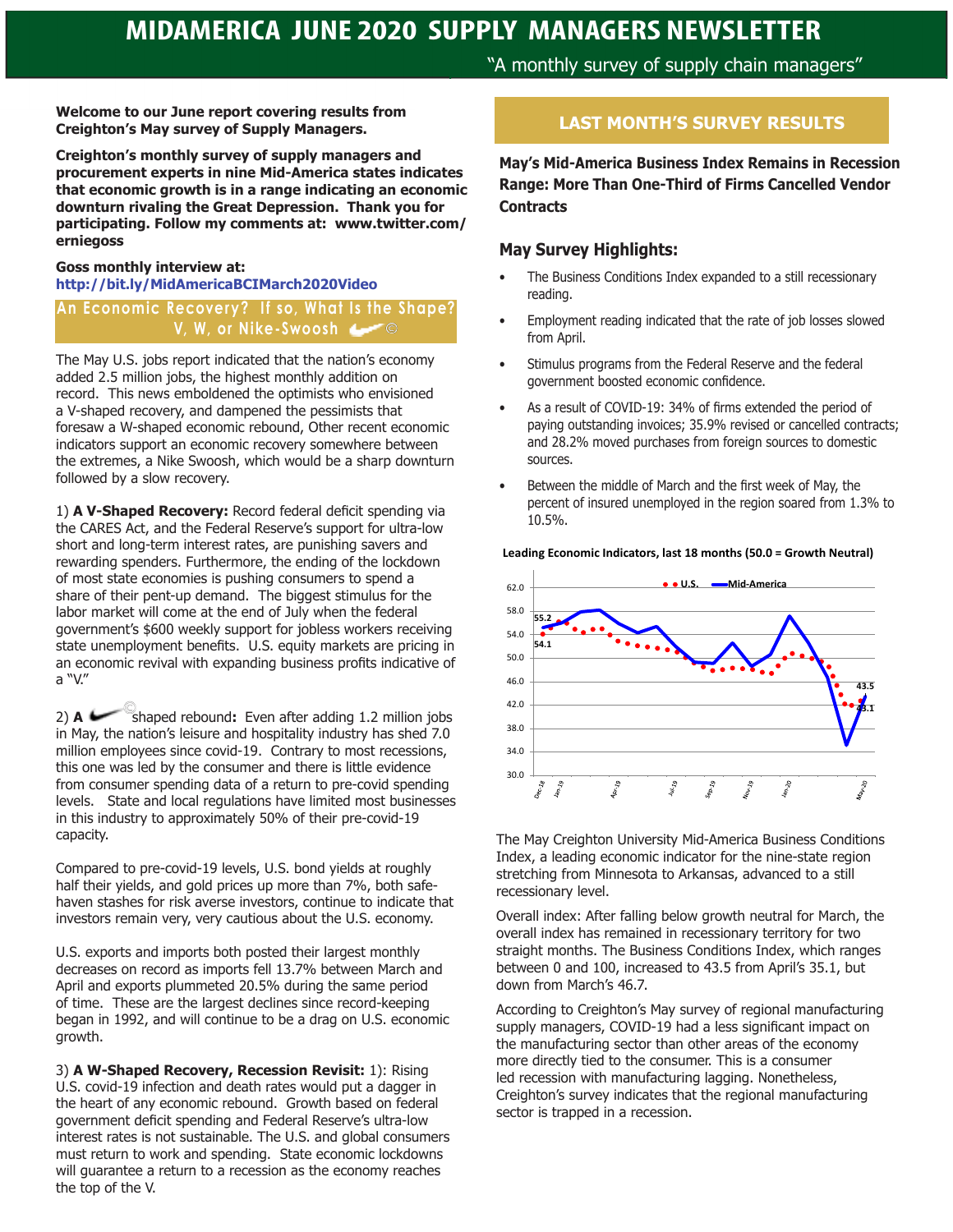# **MIDAMERICA JUNE 2020 SUPPLY MANAGERS NEWSLETTER**

**Employment:** The May employment index continued to indicate job losses, but at a slower pace than in April. The May index rose to 40.0 from April's record low of 26.2.

In the middle of March U.S. Department of Labor data showed that only 160,170 workers in the nine-state region were unemployed and receiving unemployment insurance benefits. This represented only 1.3% of individuals covered by the unemployment insurance system. By the first week of May 1,328,520 workers were receiving unemployment insurance benefits, or 10.5% of covered workers.

As a result of COVID-19: 34% of firms extended the period of paying outstanding invoices; 35.9% revised or cancelled contracts; and 28.2% moved purchases from foreign sources to domestic sources.

**Wholesale Prices:**The wholesale inflation gauge for the month indicated deflationary pressures at the wholesale level with a wholesale price index of 48.6 for May, which was up from 44.0 in April.

I expect to see deflationary pressures at the wholesale level in the weeks and months ahead despite the Federal Reserve's, and the U.S. government's record economic stimulus programs.

#### **Comments from supply managers from the May survey included:**

•"With most of our business coming from the public sector, I expect a subdued peak season and a meager winter as states and municipalities tighten fiscal belts for the foreseeable future."

•"Trusted business relationships are more valuable than ever."

•"Our management team will evaluate bringing more people back (from home office) in phases after two weeks."

•"The beginning of May was horrible for sales and employment, with a slight uptick expected toward the end of May....nowhere near what it was in February (far below)."

**Confidence:** Looking ahead six months, economic optimism, as captured by the May Business Confidence Index, rebounded to 56.6 from April's weak 45.5.

The federal stimulus plan, the Federal Reserve monetary incentive programs, and the rebound in U.S. stock markets boosted confidence from April's low reading.

**Inventories:** The regional inventory index for May, reflecting levels of raw materials and supplies, climbed to 48.6 from last month's 36.9.

**Trade:** The regional trade numbers were very negative for the month with new export orders tumbling to a record low of 15.9 from April's 19.4. Imports fell to 36.0 from 38.7 in April.

**Other survey components:** Other components of the May Business Conditions Index were new orders at 31.7, up from April's 21.0; the production or sales index expanded to 33.3 from April's 23.3; and speed of deliveries of raw materials and supplies index at 63.8 was down from last month's 68.

## "A monthly survey of supply chain managers"

The Creighton Economic Forecasting Group has conducted the monthly survey of supply managers in nine states since 1994 to produce leading economic indicators of the Mid-America economy. States included in the survey are Arkansas, Iowa, Kansas, Minnesota, Missouri, Nebraska, North Dakota, Oklahoma and South Dakota.

The forecasting group's overall index, referred to as the Business Conditions Index, ranges between 0 and 100. An index greater than 50 indicates an expansionary economy over the course of the next three to six months.

The Business Conditions Index is a mathematical average of indices for new orders, production or sales, employment, inventories and delivery lead time. This is the same methodology, used since 1931 by the Institute for Supply Management (ISM), formerly the National Association of Purchasing Management. The Mid-America report is produced independently of the national ISM.

#### **MID-AMERICA STATES**

**ARKANSAS:** The May Business Conditions Index for Arkansas rose to 43.7 from April's 35.1. Components of the May index from the monthly survey of supply managers were: new orders at 32.8, production or sales at 34.1, delivery lead time at 60.9, inventories at 49.6, and employment at 41.1. The state's unemployment rate (not seasonally adjusted) jumped from 4.9% in March to 10.3% in April. The state lost 102,000 jobs in this one-month covid-19 span

**IOWA:** Iowa's Business Conditions Index, or overall index, once again slumped below growth neutral. However, the reading climbed to a weak 41.9 from 34.4 in April. Components of the overall May index from the monthly survey of supply managers were: new orders at 31.1, production. or sales at 34.5, delivery lead time at 57.6, employment at 39.0, and inventories at 47.1. The state's unemployment rate (not seasonally adjusted) jumped from 3.6% in March to 10.7% in April. The state lost 177,000 jobs in this one-month covid-19 span.

**KANSAS:** The Kansas Business Conditions Index for May increased to 42.8 from April's 36.3. Components of the leading economic indicator from the monthly survey of supply managers for May were: new orders at 32.7, production or sales at 30.1, delivery lead time at 60.7, employment at 41.0, and inventories at 49.5. The state's unemployment rate (not seasonally adjusted) jumped from 2.9% in March to 11.6% in April. The state lost 130,000 jobs in this one-month covid-19 span.

**MINNESOTA:** The May Business Conditions Index for Minnesota increased to 39.8 from 34.8 in April. Components of the overall May index from the monthly survey of supply managers were: new orders at 27.1, production or sales at 34.6, delivery lead time at 56.7, inventories at 42.3, and employment at 38.5. The state's unemployment rate (not seasonally adjusted) jumped from 3.5% in March to 8.6% in April. The state lost 360,000 jobs in this one-month covid-19 span.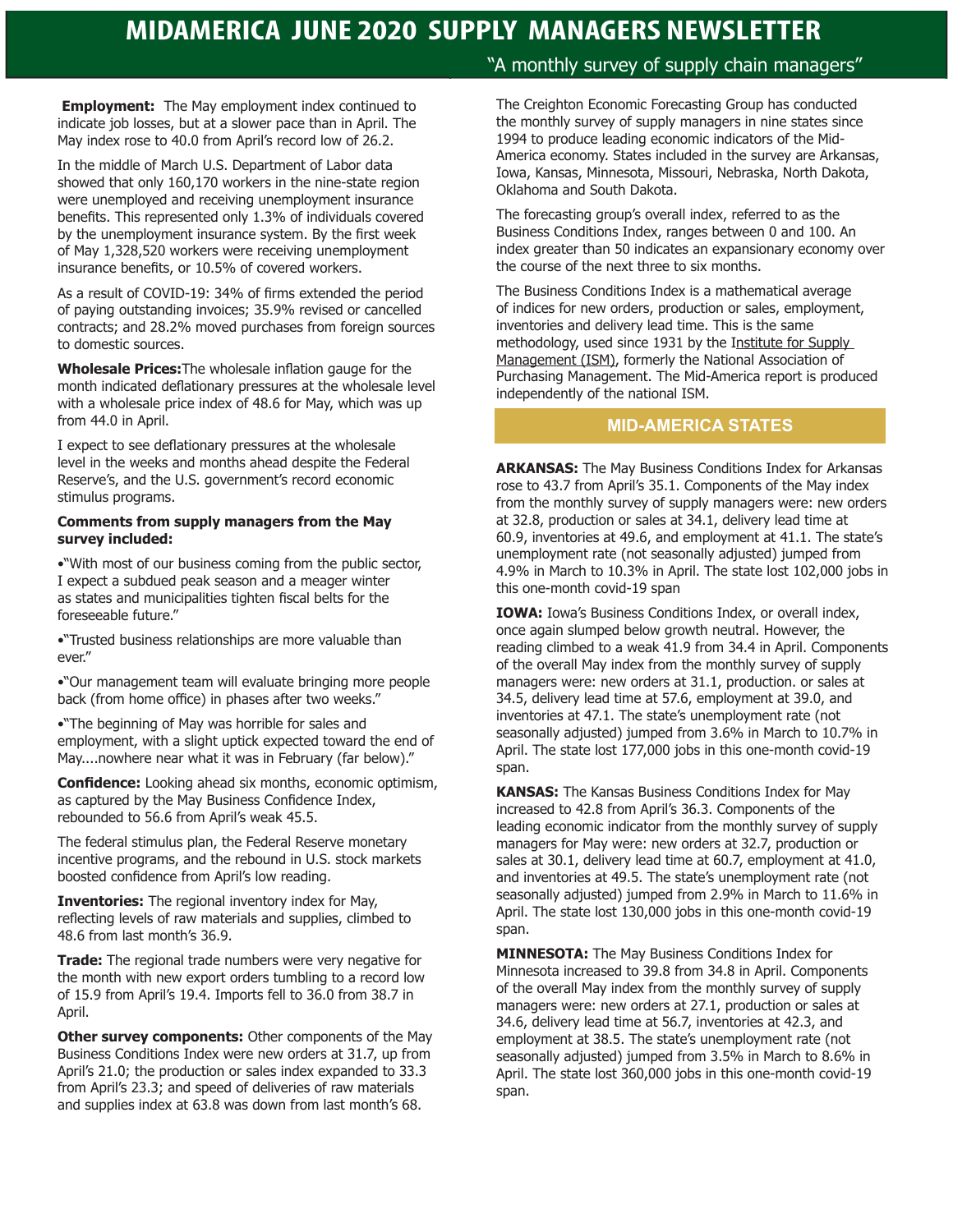# **MIDAMERICA JUNE 2020 SUPPLY MANAGERS NEWSLETTER**

"A monthly survey of supply chain managers"

**MISSOURI:** The May Business Conditions Index for Missouri climbed to 42.3 from 35.1 in April. Components of the overall index from the survey of supply managers for May were: new orders at 31.5, production or sales at 34.4, delivery lead time at 58.5, inventories at 47.8, and employment at 39.5. The state's unemployment rate (not seasonally adjusted) jumped from 3.9% in March to 9.8% in April. The state lost 305,000 jobs in this onemonth covid-19 span.

**NEBRASKA:** The state's overall index for May rose to 43.9 from 36.0 in April. Components of the index from the monthly survey of supply managers for May were: new orders at 32.9, production or sales at 34.1, delivery lead time at 61.2, inventories at 49.9, and employment at 41.3. The state's unemployment rate (not seasonally adjusted) jumped from 4.2% in March to 8.6% in April. The state lost 86,000 jobs in this one-month covid-19 span

**NORTH DAKOTA:** The May Business Conditions Index for North Dakota climbed to 43.4 from 35.8 in April. Components of the overall index for May were: new orders at 32.5, production or sales at 34.2, delivery lead time at 60.3, employment at 40.7, and inventories at 49.2. The state's unemployment rate (not seasonally adjusted) jumped from 2.7% in March to 9.2% in April. The state lost 43,000 jobs in this one-month covid-19 span.

**OKLAHOMA:** Oklahoma's Business Conditions Index once again moved below growth neutral in May. The overall index for May advanced to a weak 43.0 from April's 34.2. Components of the overall May index were: new orders at 32.1, production or sales at 34.3, delivery lead time at 59.7, inventories at 48.7, and employment at 40.3. The state's unemployment rate (not seasonally adjusted) jumped from 3.0% in March to 14.3% in April. The state lost 131,000 jobs in this one-month covid-19 span

**SOUTH DAKOTA:** The May Business Conditions Index for South Dakota increased to 43.8 from April's 35.9. Components of the overall index from the May survey of supply managers in the state were: new orders at 32.9, production or sales at 34.1, delivery lead time at 61.2, inventories at 49.9, and employment at 41.3. The state's unemployment rate (not seasonally adjusted) jumped from 3.4% in March to 12.0% in April. The state lost 36,000 jobs in this one-month covid-19 span. In April survey one supply manager reported that, "Our orders are being canceled. Chinese armed forces have confiscated some of our products we had planned to use to combat corona. US Government ordered Grainger to ship to them first, even though we have standing orders for N95 masks."

**TRADE:** The regional trade numbers were very negative for the month with new export orders tumbling to 19.4 from March's 34.7. "On the other hand, international buying by supply mangers remained weak but increased to 38.7 from 32.7 in March," reported Goss.

**OTHER SURVEY COMPONENTS**: Other components of the April Business Conditions Index were new orders at 21.0, down from March's 40.0; the production or sales index sank to 23.3 from March's 37.8; and speed of deliveries of raw materials and supplies index at 68.3 dipped slightly from last month's 68.4 reflecting slower deliveries and/or shipping difficulties.

The Creighton Economic Forecasting Group has conducted the monthly survey of supply managers in nine states since 1994 to produce leading economic indicators of the Mid-America economy. States included in the survey are Arkansas, Iowa, Kansas, Minnesota, Missouri, Nebraska, North Dakota, Oklahoma and South Dakota.



- The nation added 2.5 million jobs and the unemployment rate fell to 13.3% for May. This is very good news but it is too early to pop the Champagne.
- Between January 2, 2020 and June 8, 2020, on average NASDAQ stocks advanced by 8.7% compared to a decline of only 1.2\$ for S&P stocks, and fall of less than 4.3% for Dow 30 stocks.
- The 2019 U.S. trade deficit fell by 1.7% to \$616.8 billion. However, the trade deficit usually sinks during a U.S. economic slowdown.
- Both Creighton's and ISM's manufacturing PMIs are increasing, remain in a negative range.



- Covid-19 is hurting U.S. housing supply. The number of privately-owned housing units authorized by new building permits for the month of April fell to just over 1 million, a decline of 21% from 1.3 million, the revised number for March, and is 19.2% lower than the number of permits for the same month last year
- Every U.S. metropolitan area's April unemployment rate increased from March's reading.
- U.S. exports and imports both posted their largest monthly decreases on record amid coronavirus-related shutdowns around the world. Imports fell 13.7% in April from March, and exports dropped 20.5%, the largest declines since record-keeping began in 1992.

#### **STATISTIC OF THE MONTH**

**\$1,000 and \$2,200.** According to a recent NBER study, a New York couple with four children would lose \$2,200 in cash benefits and food aid for earning an additional \$1,000. **https://www.nber.org/papers/ w27164**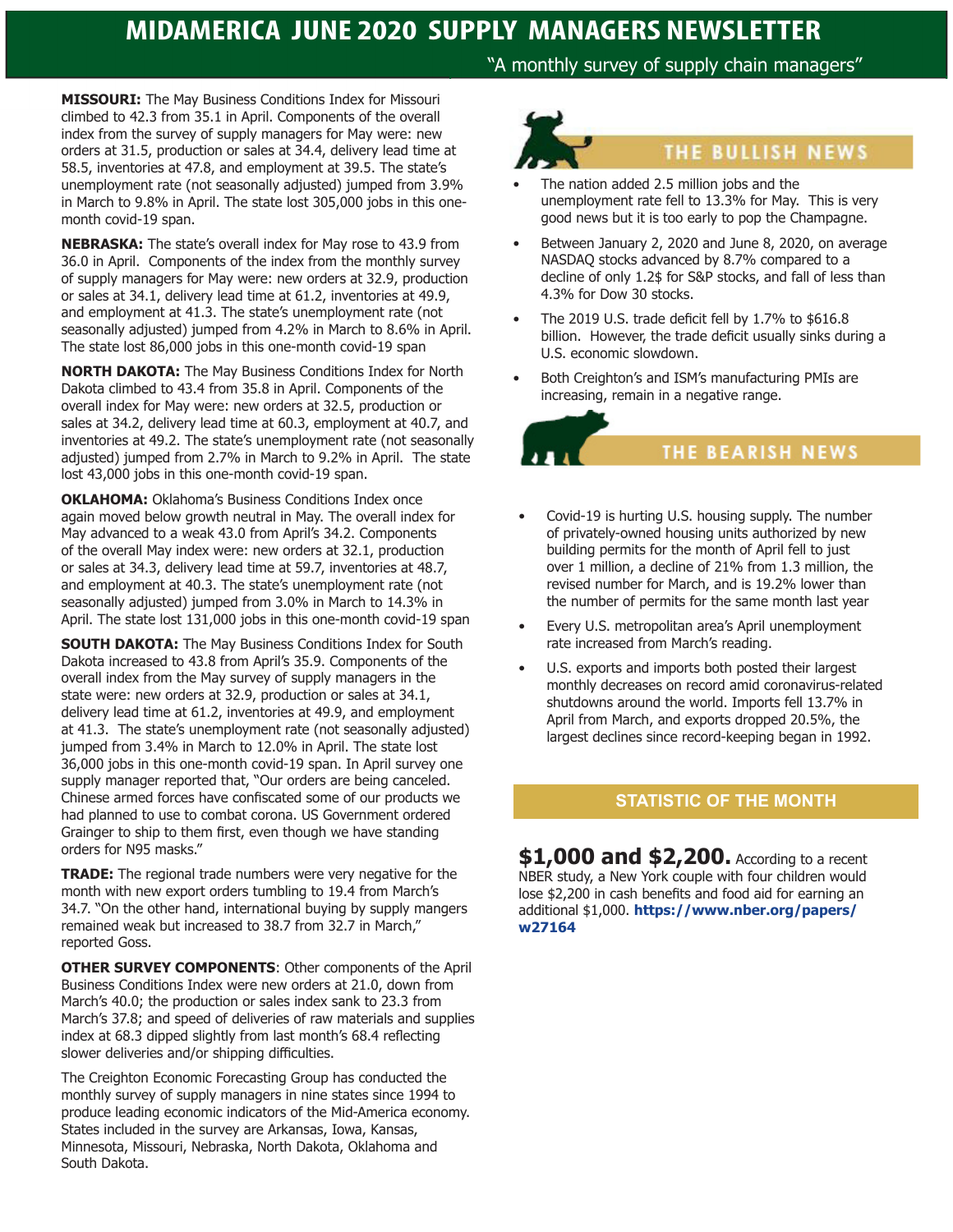#### **GOSS EGGS (Recent Dumb Economic Moves)**

 "I just spoke to my brother-in-law who lives near Buffalo, NY. He said his son Ben lost his job at his college fitness center due to the school's shutdown. He worked about 20 hours/ week during the school year at \$10/hour. Out of curiosity he filed for unemployment benefits and was approved. He now 'makes' \$800/week and has taken up golf and purchased a new set of clubs. In light of this very rational behavior, today's jobs report was beyond fantastic. While the extra \$600/week will eventually run out, so far, in his mind, it's truly been 'The Summer of Ben.' What a horrible lesson to learn." From my Creighton colleague and economics professor, Tim Bastian.

## **THE OUTLOOK**

#### **National Association for Business Economics (NABE):**

**SUMMARY: "**NABE Outlook Survey panelists expect a 5.6% decline in inflation-adjusted gross domestic product from the fourth quarter of 2019 to the fourth quarter of 2020," said NABE President Constance Hunter, CBE, chief economist, KPMG. "Panelists expect the largest decline, 33.5%, annualized, quarter-over-quarter, in the second quarter of the year. These decreases reflect the impact of the COVID-19 pandemic." "The NABE panel remains decidedly pessimistic about the second quarter of the year, as 80% of participants view risks to the outlook tilted to the downside," added Outlook Survey Chair Eugenio Aleman, economist, Wells Fargo Bank.

**Goss (May 2020):** ): \*\*Contrary to NABE, I do not expect GDP economic rebound until 2021. Too few states and communities are "returning to work" in a scale approaching that of the pre-coronavirus economy. \*\*Job growth for August-September 2020 will be strong with the end of the \$600 weekly federal unemployment compensation at the end of July. \*\*The U.S. economic recovery will not resemble a V, or even a U. Unfortunately, it will look more like a Nike swoosh.

#### **KEEP AN EYE ON**

- **• U.S. BLS's July jobs report for June.** On July 2, the BLS releases the number of jobs lost or gained for June. Another positive reading will be very bullish for U.S. stocks and bearish for the U..S. bond market.
- **• U.S. Bureau of Labor's weekly continuing claims data.** Released every Thursday, this is the earliest reading on the U.S. and state labor markets. The level of unemployed will likely move lower in the weeks ahead as the first-time claims continue to decline. .
- **• Yield on 10-Year U.S. Treasury bond.** Find instantaneously, at https://finance.yahoo.com. Watch for this yield to rise back above 1.5% to signal coronavirus impacts waning. Right now, that yield is pointing to less, but still high, U.S. economic risks.

"A monthly survey of supply chain managers"

# **SUPPLY MANAGER CAREERS**

**Production Planning Manager, Hexagon Group, Lincoln, NE. Job Summary:** The production planning manager is responsible for all manufacturing planning of production and all ancillary items that fall within that scope. Provide clear communication of requirements and capabilities to sales, purchasing, engineering, and operations. Drive continuous improvement in the planning process to enable scalability as the company grows. Duties and Responsibilities\* Oversee and mentor the Planning Group to ensure a high level of proficiency and development.\* Determine production requirements based on plant capacity and production specifications.\* Manage activities of a level loaded Master Production Schedule while maintaining targeted inventory levels.\*Ensure a consistent handoff of planning information to production via the Planner(s). \*Maintain a valid capacity requirement plan that supports the master production schedule.\* Identify and manage scheduling of bottlenecks and capacity issues with the Production. Education & Qualifications: Bachelor's degree in Business, Engineering, Supply Chain Management or similar discipline. Or combination of education and experience.\*Plus, a minimum of 5 years' experience in planning and/or scheduling with a manufacturing company, required. \*Prior Managerial experience required. Pay \$85,000 - \$105,000 annual. **https://tinyurl.com/yapznte9**

## **SUPPLY MANAGER READING ROOM**

## **Here's how global supply chains will change after**

**COVID-19** " "The coronavirus crisis has revealed the fragility of the modern supply chain.\*Recent data shows the devastating economic impact as week-on-week trade in China, the US and Europe halved because of the crisis.• Diverse sourcing and digitization will be the key to building stronger, smarter supply chains and ensuring a lasting recovery. The COVID-19 pandemic has hit global trade and investment at an unprecedented speed and scale. Multinational companies faced an initial supply shock, then a demand shock as more and more countries ordered people to stay at home. Governments, businesses and individual consumers suddenly struggled to procure basic products and materials, and were forced to confront the fragility of the modern supply chain. The urgent need to design smarter, stronger and more diverse supply chains has been one of the main lessons of this crisis." **https://tinyurl.com/yanqzogb**

## **FOLLOW ERNIE**

#### **Follow Goss on Twitter at http://twitter.com/erniegoss**

**For historical data and forecasts visit our website at: http://business.creighton.edu/organizations-programs/ economic-outlook**